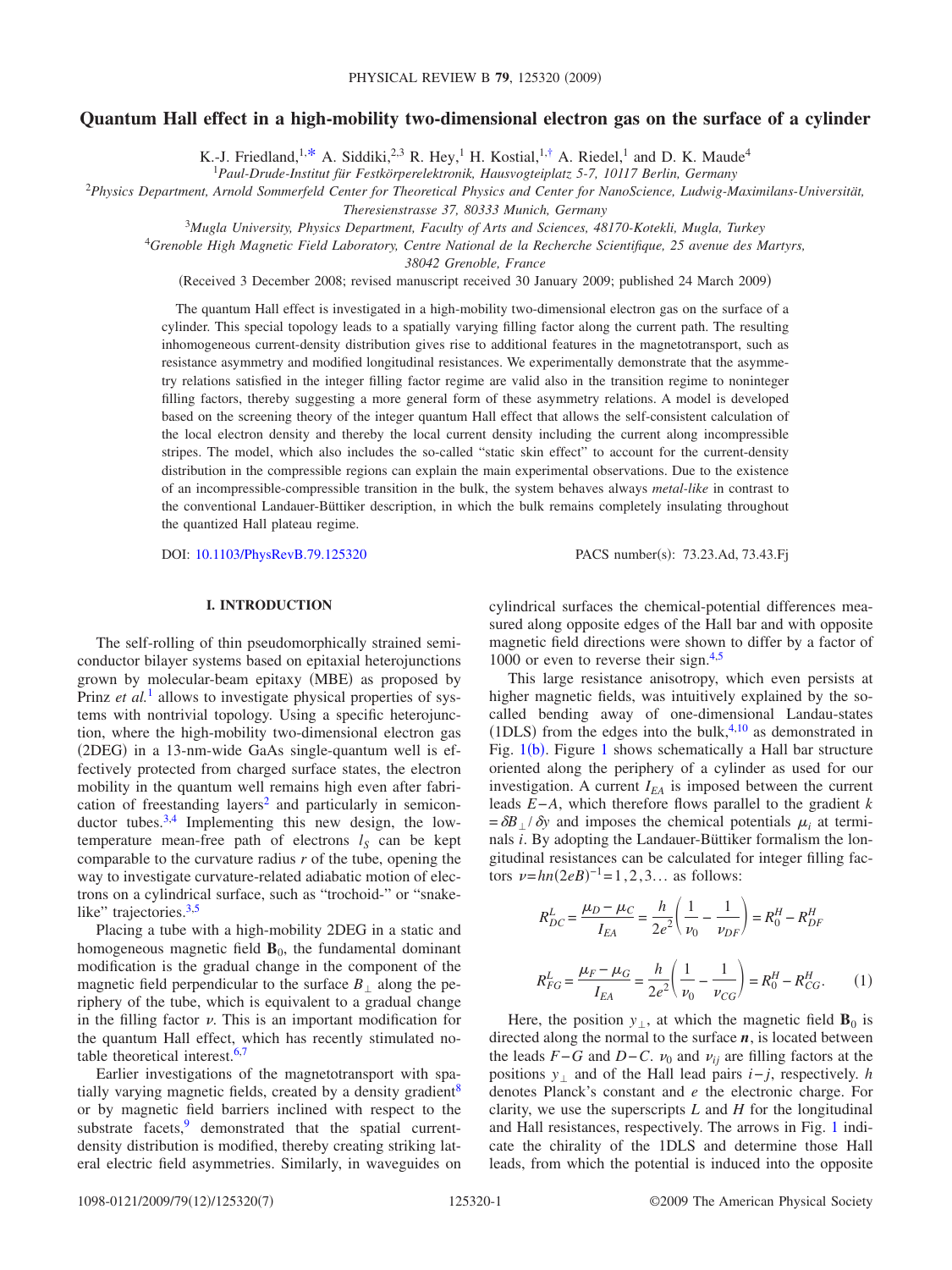<span id="page-1-0"></span>

FIG. 1. (a) Sketch of a Hall bar on the periphery of a cylinder. (b) Schematic of such a Hall bar indicating the gradient of the magnetic field  $k$ , the imposed current  $I_{EA}$  and imposed chemical potentials  $\mu_i$  at leads *i*. The magnetic field is perpendicular at the position  $y_{\perp}$  ( $y=0$  is defined to be at the center Hall leads *C*−*G*). The 1DLS are shown schematically. The arrows indicate their chirality.

longitudinal lead pair for a given direction of the magnetic field. For the situation in Fig. [1,](#page-1-0) the Hall resistance  $R_{DF}^H$ induces a finite  $R_{DC}^L$ , while the Hall voltage  $R_{CG}^H$  does the same for  $R_{FG}^L$ , etc.

The longitudinal resistances for pairs of leads outside the position  $y_+$  read:

$$
R_{CB}^L = \frac{\mu_C - \mu_B}{I_{EA}} = 0,
$$

<span id="page-1-1"></span>
$$
R_{GH}^L = \frac{\mu_G - \mu_H}{I_{EA}} = \frac{h}{2e^2} \left( \frac{1}{\nu_{CG}} - \frac{1}{\nu_{BH}} \right) = R_{CG}^H - R_{BH}^H. \tag{2}
$$

Reversing the direction of the magnetic field results in an interchange of  $R_{DC}^L \rightleftharpoons R_{FG}^L$  and  $R_{CB}^L \rightleftharpoons R_{GH}^L$ .

The resistance anisotropy in Hall bars with a magnetic field gradient along the current direction is also well known from classical (metal-like) electron-transport studies at low magnetic fields. The anisotropy was also predicted by Chap-lik and is referred to as the "static skin effect" (SSE).<sup>[10,](#page-6-11)[11](#page-6-12)</sup> An experimental demonstration was reported by Mendach *et al.*[12](#page-6-13) The physical origin of this effect is the gradual change in the Hall field along the Hall bar, which acts on the longitudinal electric field, so that it becomes different on both sides of the Hall bar. Microscopically, the SSE is a result of an exponential current squeezing toward one of the Hall bar edges and is characterized by the skin length  $L_{\text{skin}} = (k\mu)^{-1}$ , where  $\mu$  is the carrier mobility. Asymptotically, for high magnetic fields the SSE is described by Eq.  $(2)$  $(2)$  $(2)$  in the form  $R_{CB}^L = 0$ ,  $R_{BH}^L = R_{CG}^H - R_{BH}^H$ .

Despite this similarity, both mechanisms differ antagonistically in their microscopic origin. For the explanation of the SSE, it is assumed that a current flows exclusively along one edge of the Hall bar, which changes to the opposite one by inverting the magnetic field direction. In contrast, the application of the Landauer-Büttiker formalism for the 1DLS states presupposes current flow along both edges of the Hall bar. In the quantum Hall regime, for the situation presented in Fig. [1,](#page-1-0) the longitudinal resistance  $R_{CB}^L$  with leads, which are still bound by the outermost edge channels, remains zero at all times. In contrast, the bending of the innermost 1DLS channels into the opposite leads causes the nonzero longitudinal resistance  $R_{GH}^L$  that compensates the change in the transverse Hall voltages.

In this paper, we present quantum Hall-effect measurements of a high-mobility 2DEG on a cylinder surface and show that a significant part of the results cannot be explained by the simplified 1DLS approach. We observe clear indications that the actual current-density distribution in the Hall bar should be reconsidered and propose a new model which takes into account more precisely the sequential current flow along incompressible stripes and metal-like compressible regions, for which a current distribution according to the SSE should be considered.

# **II. EXPERIMENTAL**

The layer stack, with an overall thickness of 192 (nm) including the high-mobility 2DEG, was grown on top of a 20-nm-thick  $In<sub>0.15</sub>Ga<sub>0.85</sub>As stressor layer, an essential com$ ponent of the strained multilayered films (SMLF). An additional 50-nm-thick AlAs sacrificial layer is introduced below the SMLF in order to separate the SMLF from the substrate.

For the fabrication of curved 2DEGs, we first fabricate conventional Hall bar structures in the planar heterojunction along the [100] crystal direction. The two 20- $\mu$ m-wide Hall bar arms and three opposite  $4-\mu$ m-narrow lead pairs, separated by 10  $\mu$ m, are connected to Ohmic contact pads outside of the rolling area in a similar manner as the recently developed technology to fabricate laterally structured and rolled up 2DEGs with Ohmic contacts.<sup>13[,14](#page-6-15)</sup> Subsequently, the SMLF including the Hall bar was released by selective etching the sacrificial AlAs layer with a 5% HF acid-water solution at 4  $\degree$ C starting from a [010] edge. In order to relax the strain, the SMLF rolls up along the [100] direction forming a complete tube with a radius  $r$  of about 20  $\mu$ m. We report on specific structures which are described in Ref. [3](#page-6-4) and which have a carrier density of  $n \approx (6.8-7.2) \times 10^{15}$  m<sup>-2</sup> and a mobility of up to 90 m<sup>2</sup> V s<sup>-1</sup> along the [100] crystal direction before and after rolling up. All presented measurements were carried out at a temperature *T*=100 mK.

#### **III. RESULTS AND DISCUSSION**

#### **A. Asymmetry of the longitudinal resistances**

The strong asymmetry of the longitudinal resistances for the current parallel to the magnetic field gradient *k* is dem-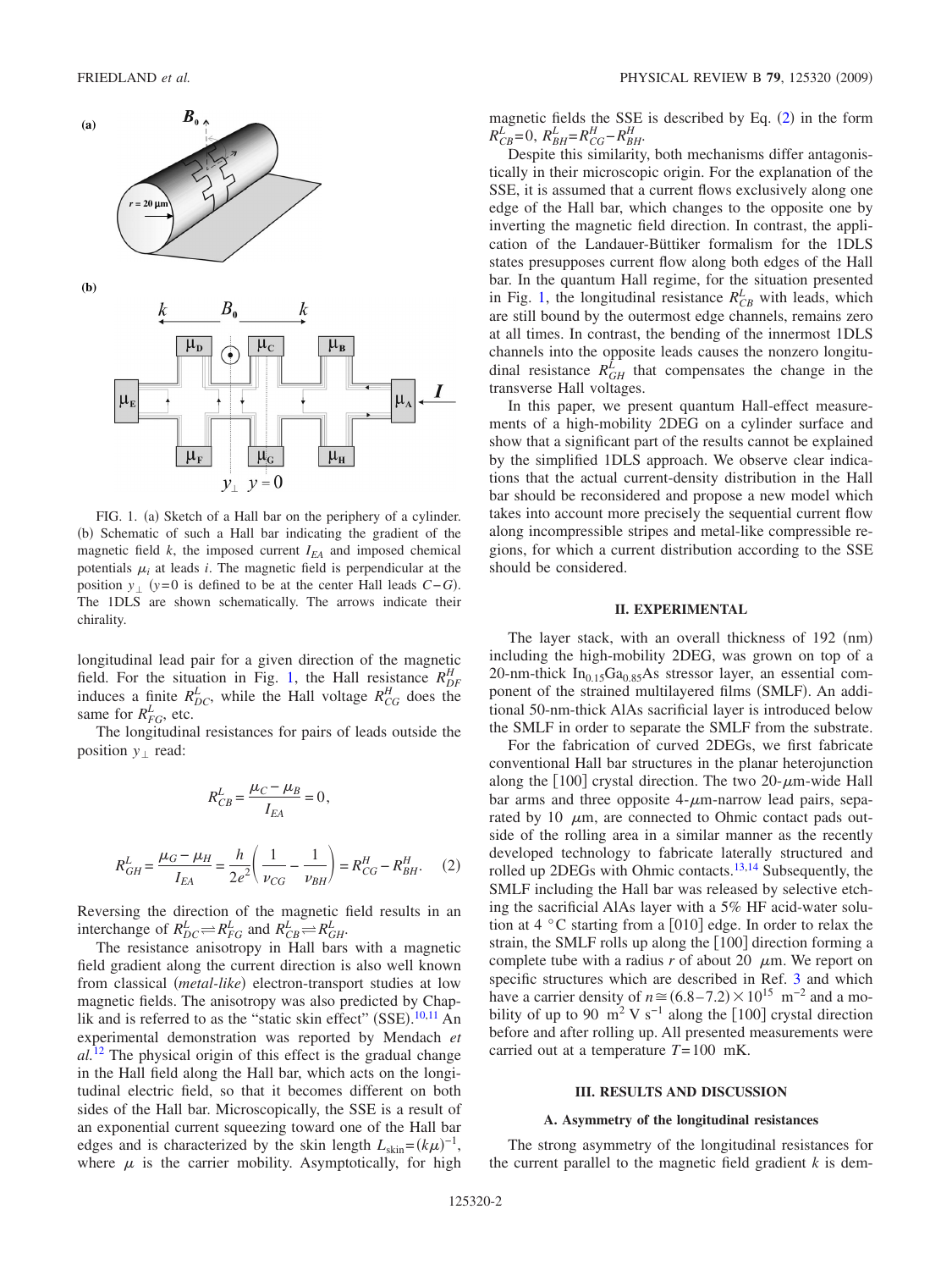<span id="page-2-0"></span>

FIG. 2. Longitudinal resistances with a magnetic field  $B_0$  normal to the surface at the center Hall leads  $y_{\perp} = 0$ . (a)  $R_{DC}^L$ , the inset shows the orientation of the Hall bar, (b)  $R_{CB}^L$ , the inset shows the second derivative of  $R_{CB}^L$ , as a function of the reciprocal of the magnetic field, (c)  $R_{DB}^L$ .

onstrated in Fig. [2.](#page-2-0) The magnetic field is perpendicular to the surface around the center Hall lead pair *C*−*G*, the position of which we define as  $y_{\perp} = 0$ . The longitudinal resistances  $R_{CB}^L$ (on the right side) and  $R_{DC}^L$  (on the left side) of this position differ strongly for a given magnetic field and are asymmetric with respect to the direction of the magnetic field. For example, at a magnetic field of  $B_0$ =0.66 T, where  $R_{CB}^L$  shows a minimum, the ratio  $R_{DC}^L/R_{CB}^L$  exceeds 300. With the deviation  $\delta y$  toward either side of the perpendicular field position, the component of the magnetic field decreases as  $B_{\perp}$  $= B_0 \cos(\varphi_{\delta y})$ , where  $\varphi_{\delta y} = \arcsin(\delta y/r)$ . Accordingly, the magnetic field gradient can be calculated as  $k \approx B_0 \delta y / r^2$ . When we consider the given mobility and the field value  $B_0$ =0.66 T, we can estimate a skin length  $L_{\text{skin}} \approx 670$  nm at the positions of the next left and right pairs of the Hall leads. As the direction of current squeezing is determined by the sign of the field gradient, we find that for positive magnetic field values, the current is concentrated exponentially close to the upper Hall bar edge between the *D*−*C* leads, while the current is concentrated exponentially close to the lower Hall bar edge between the *G*−*H* leads. Inverting the magnetic field direction results in a change in the Hall bar edges for the current flow.

In contrast, as can be seen in Fig.  $2(c)$  $2(c)$ , the longitudinal resistances measured between leads *D* and *B* are nearly symmetric, despite the fact that  $R_{DB}^L$  results from current flow in different spatial areas.

# **B. Shubnikov–de Haas oscillations**

We observe a complex structure of the Shubnikov–de Haas oscillations (SdHO). In particular, a clear beating in the

<span id="page-2-1"></span>

FIG. 3. Fundamental frequencies of the Shubnikov–de Haas oscillations  $B_{\text{SdH}}^{-1}$  in units of  $2e(hn)^{-1}$  calculated from  $R_{DC}^{L}$  (dots) and  $R_{FG}^{L}$  (squares). Open and filled symbols indicate the different branches. The low-field Hall resistances  $R_{DF}^H$  in units of  $(en)^{-1}$  are shown by small triangles, which are connected by a line.

SdHO results in nodes in the second derivative of the longitudinal resistances with respect to the inverse magnetic field as seen, for example, in the inset of Fig.  $2(b)$  $2(b)$ . As a result, the low-field SdHO are composed of at least two fundamental SdHO frequencies  $B_{\text{SdH}}^{-1}$ , as calculated by a Fourier transform analysis.

We have analyzed the two-frequency SdHO pattern by rotating the tube around the cylinder axis through an angle  $\varphi$ , thereby shifting the position  $y_{\perp}$  away from the center pair of Hall leads  $C-G$ . For  $y_{\perp}$  values between the longitudinal voltage leads *D*−*C*, Fig. [3](#page-2-1) shows the dimensionless values  $hn/(2eB<sub>SdH</sub>)$  for the two SdHO branches as a function of  $y_{\perp}$ . In the same figure, we present also the data for the classical Hall effect  $R_{DF}^{H}$ en, which corresponds nicely to the lower frequency SdHO branch. Therefore, we conclude that this branch arises from the  $B_{\perp}$  values at the pair of Hall leads *D*−*F*, which induce a voltage at the leads *D*−*C*. The upper branch, close to  $hn/(2eB<sub>SdH</sub>)=1$ , reflects the SdHO for  $B<sub>0</sub>$  at the positions  $y_{\perp}$ . We conclude, therefore, that the twofrequency SdHO pattern is in accordance with Eq.  $(1)$  $(1)$  $(1)$  in the form of  $R_{DC}^L = R_0^H - R_{DF}^H$ ,  $R_{FG}^L = R_0^H - R_{CG}^H$  as the SdHO of the corresponding longitudinal resistances reflects the filling factor values  $\nu_0$  and  $\nu_{ij}$  at  $y_{\perp}$  and the corresponding pair of Hall leads *i*− *j*, respectively.

#### **C. Quantum Hall effect**

The quantum Hall effect can be observed for a wide range of magnetic field gradients. Figure [4](#page-3-0) shows the Hall resistances  $R_{BH}^H$  and  $R_{CG}^H$  and the longitudinal resistance  $R_{GH}^L$  for  $y_{\perp}$ =–9.4  $\mu$ m (close to the pair of Hall leads *D*−*F*), which in contrast to the data in Fig. [3](#page-2-1) represents a large field gradient case. The filling factors differ substantially for subsequent Hall leads. For positive magnetic field values, the longitudinal resistances  $\overline{R}_{DC}^L$  and  $R_{GH}^L$  are always nonzero. As a special case, we indicate in Fig. [4](#page-3-0) some of the magnetic field regions where both Hall terminals are at different, but integer filling factors, thus proving the existence of quantized conductance in the nonzero longitudinal resistance  $R_{GH}$  in accor-dance with Eq. ([2](#page-1-1)). Moreover, in Fig. [4,](#page-3-0) it can be seen that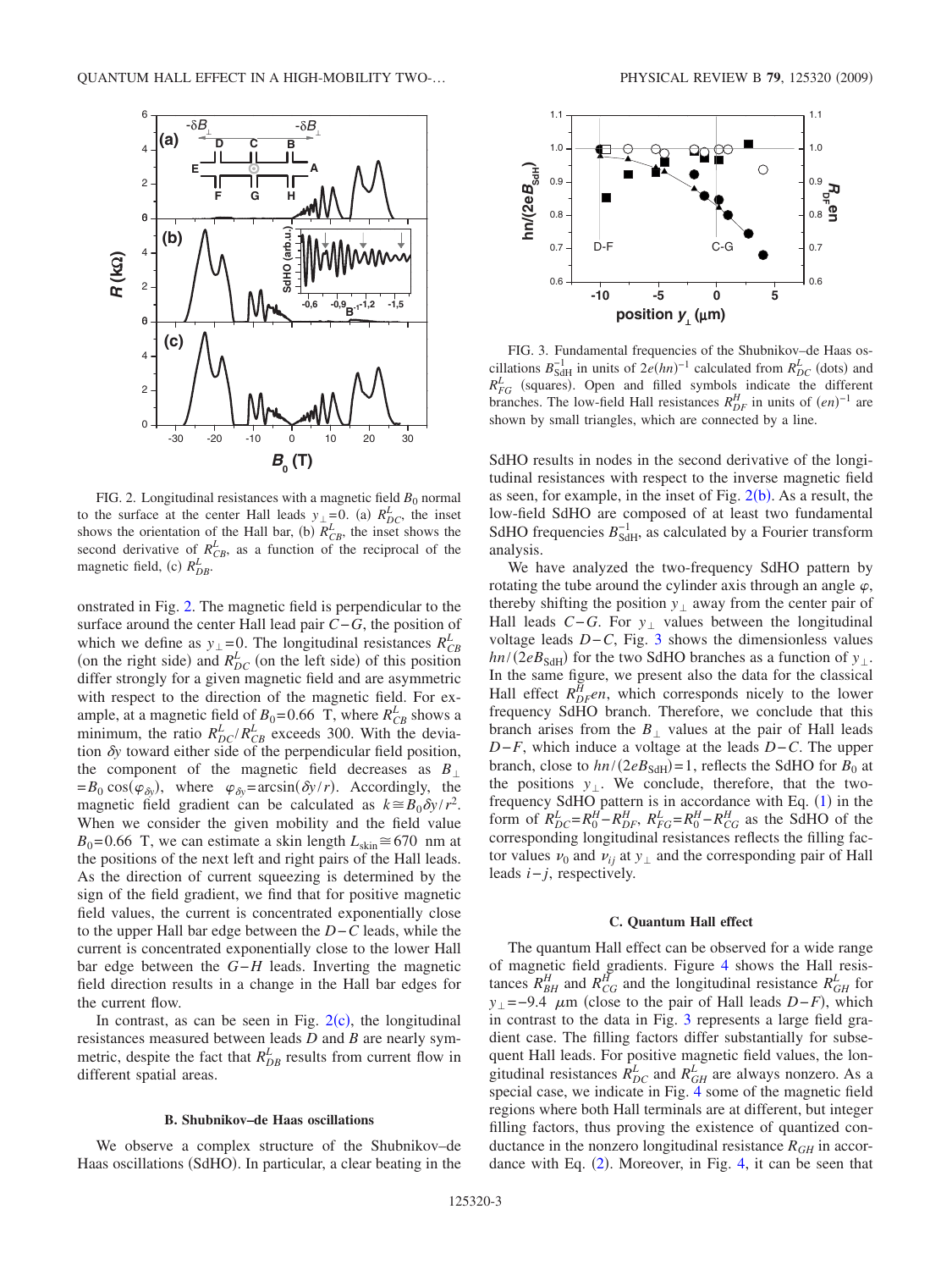<span id="page-3-0"></span>

FIG. 4. (Color online) (a) Hall resistances  $R_{CG}^H$  and  $R_{BH}^H$ , (b) longitudinal resistance  $R_{GH}^L$  for  $y_\perp = -9.4$   $\mu$ m vs  $B_0$ . Quantization in  $R_{GH}^L$  at  $\nu_2\nu_1/(\nu_2-\nu_1)$  is indicated by the shaded rectangles for those regions where  $R_{CG}^H$  and  $R_{BH}^H$  are at integer filling factors. We plot the calculated resistance  $R_{CG}^H - R_{BH}^H$  by a thin line, which coincidences mostly with  $R_{GH}^L$ .

the equation  $R_{GH}^L = R_{CG}^H - R_{BH}^H$  holds for all positive magnetic fields values, i.e., also for noninteger filling factors, which is not guaranteed by the Landauer-Büttiker approach for Eq. ([2](#page-1-1)), but is in agreement with the local Kirchhoff's law of the voltage distribution in electronic circuits with current. Therefore, we conclude that for the large gradient case the equality between the outer left and outer right expressions in Eqs.  $(1)$  $(1)$  $(1)$ and ([2](#page-1-1)) accounts for the current and voltage distribution in our system in a more general fashion than the simplified Landauer-Büttiker approach for conductance along onedimensional channels. We will show that our model can also be used for a more quantitative explanation.

In the case of moderate gradients, i.e., small distances of  $y_{\perp}$  from the corresponding middle pair of Hall leads, we observe a striking deviation from the set of Eq. ([2](#page-1-1)). Despite the fact that we should expect  $R_{CB}^L$  =0 for any field value, we observe clear resistance maxima, which even increase in height with increasing magnetic field at the high magnetic field end of the quantized Hall plateau measured for the nearest pair of Hall leads; see Fig. [5.](#page-3-1) While the maximum values in  $\hat{R}_{CB}^L$  remain an order of magnitude lower then the reverse ones, namely,  $R_{GH}^L$ , they exceed the background minima due to the SSE at low magnetic fields by an order of magnitude. We exclude that these resistance maxima arise from a certain inaccuracy in the lead fabrication process, which could result in a small cross talk from the voltage inducing Hall lead pair *D*−*F* into the lead *C*, by ensuring that the Hall resistance  $R_{DF}^H$  remains quantized at corresponding magnetic fields; see Fig. [5.](#page-3-1) In order to explain this effect, we will use our model as discussed in Sec. [IV.](#page-3-2)

#### **IV. MODEL**

<span id="page-3-2"></span>We now discuss our experimental findings in the light of self-consistent calculations of the density distribution. We

<span id="page-3-1"></span>

FIG. 5. (Color online) (a) Hall resistances  $R_{CG}^H$ ,  $R_{DF}^H$ , and  $R_{BH}^H$ , (b) longitudinal resistance  $R_{CB}^L$  for  $y_\perp = -2.1$   $\mu$ m vs  $B_0$ . Peaks in  $R_{CB}^L$  appear at the nearest Hall lead pair at the high magnetic field end of the quantized Hall plateau.

exploit the inherent similarity of the filling factor gradient generated by the inhomogeneous magnetic field to the density gradient and utilize current confinement to one of the Hall bar edges resulting from the SSE. In our model calculations, we assume periodic boundary conditions in two dimensions to describe the Hall bar electrostatically. The physical edges of the sample are simulated by setting the confinement potential large enough (larger than the Fermi energy at the edges) in order to securely deplete the electrons along the *y* direction, whenever the screened potential exceeds the Fermi energy.

The magnetic field gradient is simulated by an electrondensity gradient, which essentially models the filling factor distribution over the Hall bar. The density gradient is generated by an external potential preserving the boundary conditions. The total electrostatic potential energy experienced by a spinless electron is given by

$$
V_{\text{tot}}(x, y) = V_{\text{bg}}(x, y) + V_{\text{ext}}(x, y) + V_H(x, y), \tag{3}
$$

<span id="page-3-3"></span>where  $V_{bg}(x, y)$  is the background potential generated by the donors,  $\overline{V}_{ext}(x, y)$  is the external potential resulting from the gates (which will be used to simulate the filling factor gradient), and the mutual electron-electron interaction is described by the Hartree potential  $V_H(x, y)$ . We assume that this total potential varies slowly over the quantum-mechanical length scale, given by the magnetic length  $l_b = \sqrt{\hbar/m\omega_c}$  so that the electron density can be calculated within the Thomas-Fermi approximation (Refs. [15](#page-6-16) and [16](#page-6-17)) according to

$$
n_{\rm el}(x, y) = \int D(E, x, y) f[E + V_{\rm tot}(x, y) - \mu^*] dE, \qquad (4)
$$

<span id="page-3-4"></span>where  $D(E, x, y)$  is the (local) two-dimensional density of states,  $f(E) = 1/[\exp(E/k_bT) + 1]$  the Fermi function,  $\mu^*$  the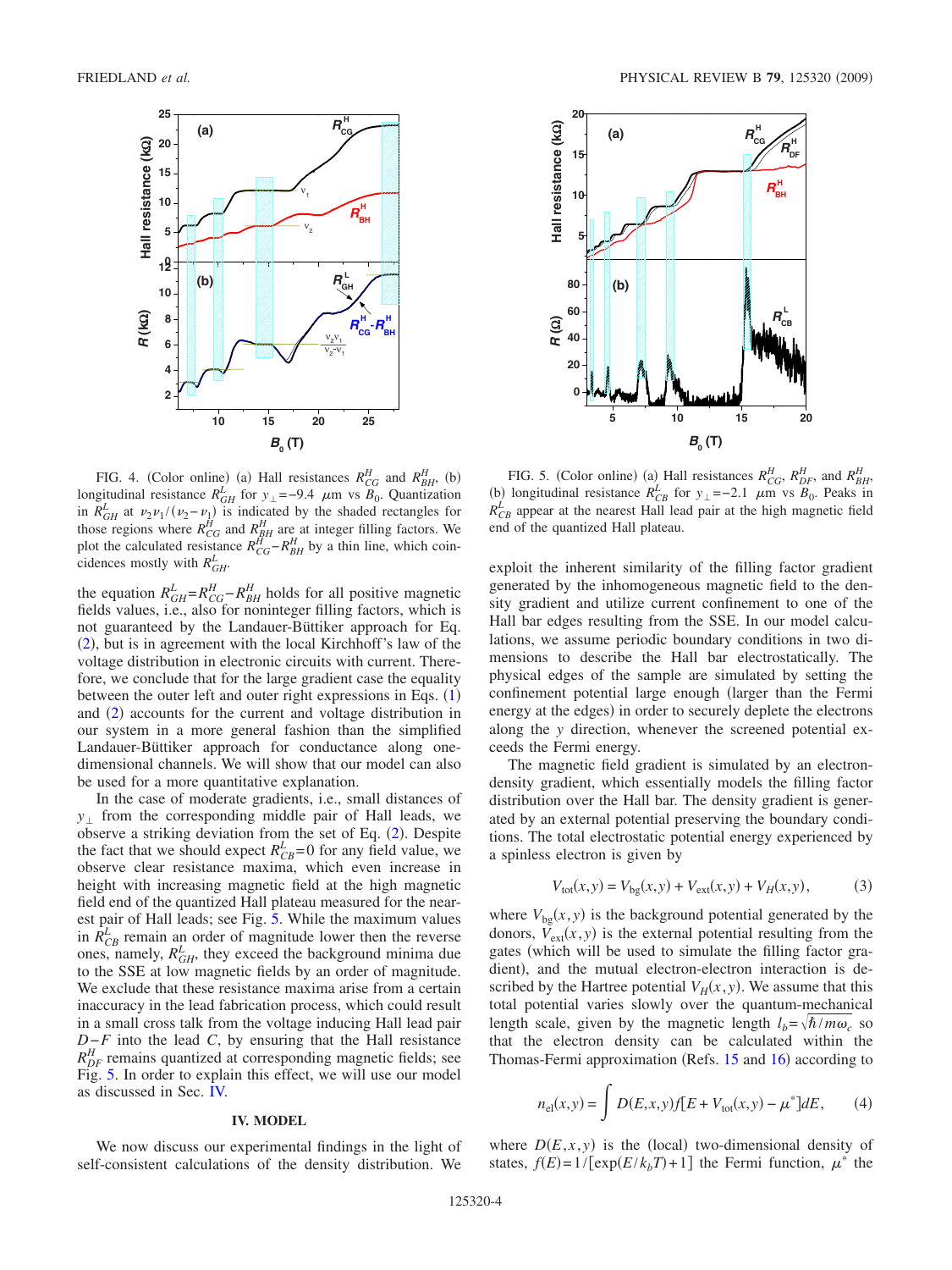electrochemical potential (which is constant in equilibrium),  $k_B$  Boltzmann's constant, and *T* the temperature. Since the Hartree potential explicitly depends on the electron density via

$$
V_H(x, y) = \frac{2e^2}{\bar{\kappa}} \int_A K(x, y, x', y') n_{\rm el}(x', y') dx' dy',
$$
 (5)

<span id="page-4-0"></span>where  $\bar{\kappa}$  is an average dielectric constant (=12.4 for GaAs) and  $K(x, y, x', y')$  is the solution of the 2D Poisson equation satisfying the periodic boundary conditions, we assume  $17$ Eqs.  $(3)$  $(3)$  $(3)$  and  $(4)$  $(4)$  $(4)$  form a self-consistent loop, which has to be solved numerically.

In our simulations, we start with a sufficiently high temperature to assure convergence and decrease the temperature step by step. In the first iteration, we assume a homogeneous background (donor) distribution  $n_0$  and calculate  $V_{bg}(x, y)$ from Eq. ([5](#page-4-0)) replacing  $n_{el}(x', y')$  by this constant distribution. The density gradient is produced by employing a periodic external potential  $V_{ext}(x, y) = V_0 \cos(2\pi x/L_y)$ , where  $L_y$ is the length of the Hall bar and  $V_0$  the amplitude, reproducing also the cosinelike dependence of the perpendicular component of the magnetic field  $B_{\perp}$ , which exactly models the experimental situation represented in Fig. [2.](#page-2-0) Note, due to the computational limitations, we confined our calculations to a rather narrow sample. Nevertheless, our results are scalable<sup>15,[16](#page-6-17)</sup> to larger unit cells, which is, however, time consuming.

As it was shown earlier for homogeneous and constricted 2DEG systems, the calculations reveal that the waveguide is divided into compressible bulk regions and incompressible stripes.<sup>18</sup> Figure [6](#page-4-1) presents the calculated spatial distribution of the incompressible stripes (yellow/gray marked areas) for three characteristic values of the magnetic field as a function of lateral coordinates. Arrows indicate the current distribution, which will be discussed in detail below. Before proceeding with the discussion of the relation between incompressible stripes and quantized Hall effect, we would like to emphasize the difference in the distribution of the incompressible stripes for the selected magnetic fields.

In Fig.  $6(a)$  $6(a)$ , two incompressible stripes appear along the edges of the Hall bar, which are slightly curved toward the center due to the simulated bending, i.e., the external potential  $V_{ext}(x, y)$ . The two stripes merge at the center of the Hall bar at a higher magnetic field,  $\nu$ =2.1, so that the center becomes completely incompressible. In contrast, at the highest magnetic field value considered here, the center becomes compressible. In addition to the difference between the screening properties of the metal-like compressible (nearly perfect) and insulatorlike incompressible regions (very poor),<sup>[19](#page-6-20)</sup> their transport properties are also remarkable different. As mentioned before, the compressible regions are metal-like. Therefore, scattering is finite, and hence resistance is also finite. However, at the incompressible stripes, the resistance vanishes somewhat counterintuitively since the conductance is also zero.<sup>18</sup> A simple way of understanding this phenomenon is to consider the absence of backscattering within the incompressible stripes. Moreover, a simultaneous vanishing of both the longitudinal resistance and conduc-

<span id="page-4-1"></span>

FIG. 6. (Color online) The calculated spatial distribution of local filling factors with integer values,  $v(x,y)=2$  incompressible (yellow/gray) and compressible (white) for three selected values of the magnetic field corresponding to a filling factor at the  $y_1 = 0$ position  $\nu$ =(a) 2.5, (b) 2.1, and (c) 1.9 at 1.6 K. The unit cell is chosen to be  $1\times2 \mu m^2$ , spanning  $48\times96$  mesh points in our numerical simulation.

tance is a general feature of two-dimensional systems subjected to a strong perpendicular magnetic field. Based on these arguments, the important features of the integer quantized Hall effect and local probe experiments<sup>20</sup> can be explained.<sup>21[,22](#page-6-23)</sup>

The appearance of a metal-like compressible region along the current path [see Fig.  $6(c)$  $6(c)$ ] forces us to include another important ingredient in our model, namely, the SSE. This phenomenon is fundamental. A fixed current imposed in a bent *metal* stripe in a magnetic field becomes confined to one edge of the metal due to the curvature of the system. The following two-parameter expression may be derived using the SSE theory:

$$
R^{\text{SSE}} = R_0^{\text{SSE}} \frac{B}{B_1} \frac{e^{B/B_1}}{1 - e^{B/B_1}},\tag{6}
$$

where  $R_0^{\text{SSE}}$  is the resistance at  $B_0=0$ ,  $B_1=r/(\mu w)$ , w is the Hall bar width. In Fig. [7,](#page-5-0) we provide a semilogarithmic plot, fitting the measured longitudinal resistance  $R_{GH}^L$  of the high resistance branch with  $R<sup>SSE</sup>$ . The fit parameters  $R_0<sup>SSE</sup>=6.03$ and  $B_1=0.015$  T hold for low as well as high magnetic fields. In addition, they are very close to the corresponding values calculated by using the given mobility, the tube radius, and the width of the tube. We see that the fitted curve follows the experimental results fairly well. In particular, at low fields, the agreement is nearly perfect since at higher filling factors the transition from compressible to incompressible (in other words metal to insulator) states at the center occurs over a very narrow magnetic field range so that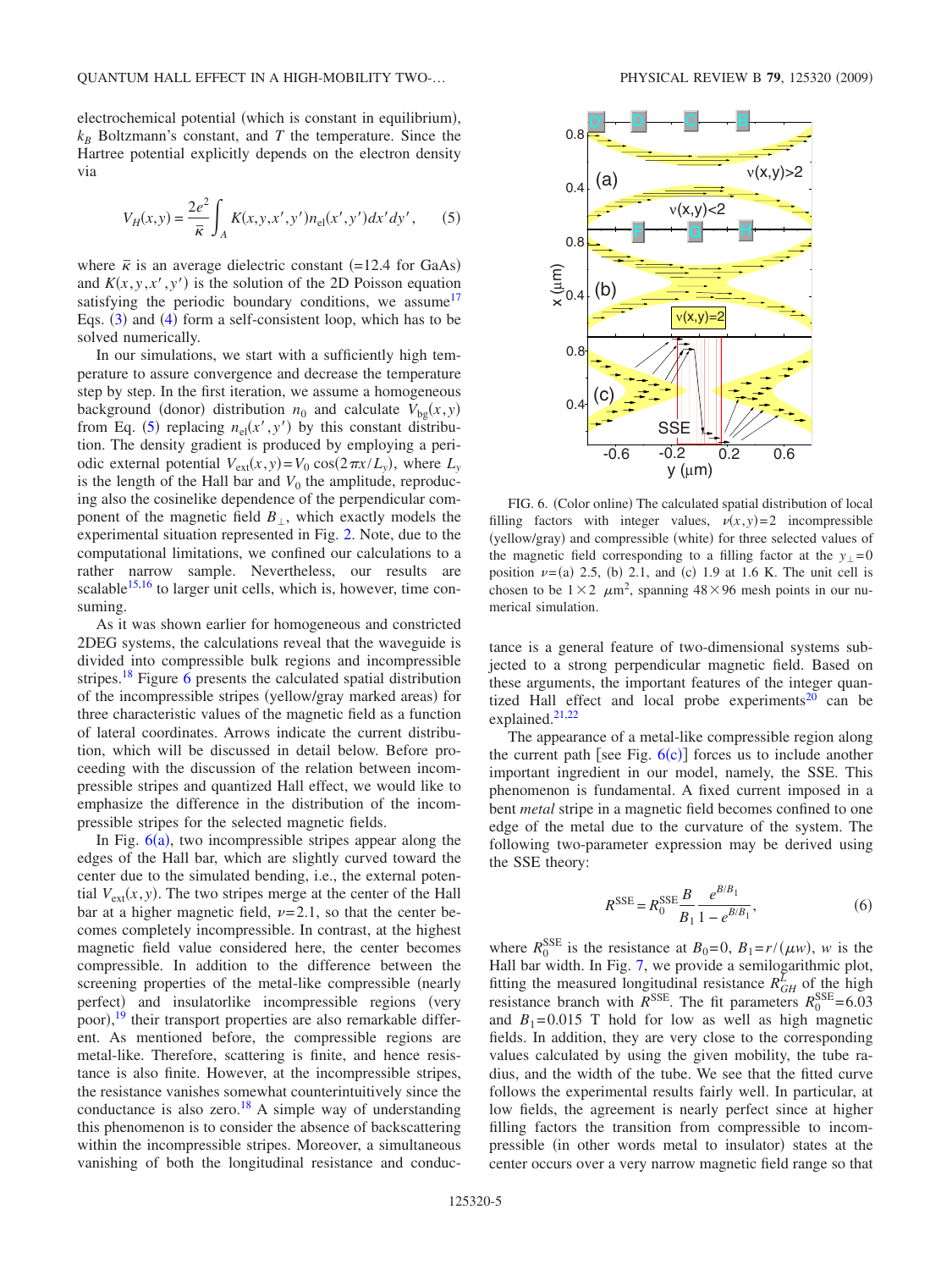<span id="page-5-0"></span>

FIG. 7. (Color online) The measured longitudinal resistance  $R_{GH}^L$  (black line) vs  $B_0$  and the calculated theory curve  $R^{\text{SSE}}$  (red/ gray line).

the bulk remains almost always compressible. However, at higher fields, the measured resistance exhibits oscillations around the theoretical curve, which are a clear signature of a compressible to incompressible transition in the bulk.

Now, we can reconsider the current distribution in our model. As mentioned above, the applied external current is confined to the incompressible stripes due to the absence of backscattering. In a conventional Hall bar geometry, if an incompressible stripe percolates from source to drain contact, the system is in the quantized Hall regime, i.e., the longitudinal resistance vanishes and simultaneously the Hall resistance is quantized. Such a situation is observed in Fig.  $6(a)$  $6(a)$ , where the longitudinal resistance measured between the leads *D*−*C* or similarly *F*−*G*, *C*−*B*, *G*−*H*- vanishes, while at the same time the Hall resistance is quantized, according  $R_{DF}^H = R_{CG}^H = R_{BH}^H = e^2/(2h)$ . Similarly, if the center becomes incompressible [Fig.  $6(b)$  $6(b)$ ], the Hall resistance remains quantized etc. Note that now, when the higher end of the quantized Hall plateau is approached, a striking effect is observed. When the percolating incompressible stripe breaks due to the bending of the structure, the bulk becomes metallike, and therefore the SSE comes now into play [Fig.  $6(c)$  $6(c)$ ].

First, let us discuss the Hall resistance measured between contacts *D*−*F*: the quantized Hall effect remains unchanged since the bulk is well decoupled from the edges and the current is flowing from the center incompressible region. Such an argument also holds for the Hall resistance measured between the contacts *B*−*H*. Next, if we measure the longitudinal resistance between say *D*−*D*, we would observe that the resistance vanishes due to the existence of the percolating incompressible stripe between these two contacts. However, if we measure  $R_{CG}^H$  simultaneously, we will see that the quantization is smeared out since now the bulk behaves like an ordinary metal. At this point, due to the SSE, the current is diverted toward the edges of the Hall bar, e.g., to the upper edge on the left side of the Hall bar and to the lower edge on the right side for the one direction of the magnetic field and vice versa for the opposite field direction. Therefore, the measured longitudinal resistances  $R_{GH}^L$  and  $R_{DC}^L$  will exhibit the SSE with small deviations, resulting from the incompressible to compressible transition. This scenario implies also that the current will flow across the Hall bar at the position  $y_{\perp} = 0$  from one edge to the opposite one. We believe that this transition around the Hall leads  $R_{CG}^H$  also accounts for the sharp peak structure of the resistance around the transition point in  $R_{CB}^L$  and  $R_{FG}^L$ ; cf. Fig. [5.](#page-3-1) This effect cannot be explained by the simple Landauer-Büttiker approach, and indeed it would not simply occur in flat-gated samples.

In the discussion above, we have argued that the SSE becomes dominant when the center of the system is compressible and that such a transition cannot be accounted for in the 1DLS picture, where the bulk should always remain incompressible. The other features explained by the 1DLS are equally well explained by the screening theory, naturally, for the case of equilibrium. As an important point, we should emphasize that the screening theory fails to handle the nonequilibrium measurements performed by many experimental groups (for a review see Ref. [23](#page-6-24)), since this theory is based on the assumption of a local equilibrium. However, in our case the filling factor gradient is *not* generated by the gates (i.e., creating nonequilibrium), but by the inhomogeneous perpendicular magnetic field. Therefore,  $\delta v(x, y)$  is adiabatic, and the system remains in equilibrium.

# **V. CONCLUSION**

The quantum Hall effect for a high-mobility 2DEG on a cylindrical surface shows additional experimental phenomena, which indicate the presence of a specific current-density distribution in the Hall bar. The most prominent asymmetry relations hold not only for the simplified case developed for the integer filling factors, but also in a more general fashion including the transition regions between integer filling factors. Indeed, the integer filling factor case appears to be a relative rare case due to the gradual varying filling factor over the current path.

We have briefly discussed the screening theory of the integer quantum Hall effect and employed this theory to our system by simulating the filling factor gradient. The electron density is obtained self-consistently, while the (local) current distribution is derived based on a phenomenological local Ohm's law. We have explicitly shown that due to the transition from incompressible to compressible states in the bulk, the system behaves metal-like. Therefore, SSE is observed in our measurements,

This model allows us to explain the additional sharp peaks in the resistance near the transition point, which appear in the otherwise zero-resistance edge of the Hall bar and indicate a peculiar current swing from one edge to the other. Such an effect cannot be explained by the conventional Landauer-Büttiker formalism, since in this picture the bulk remains completely insulating throughout the quantized Hall plateau regime.

# **ACKNOWLEDGMENTS**

The authors gratefully acknowledge stimulating discussions with R. R. Gerhardts, P. Kleinert, and H.T. Grahn. We